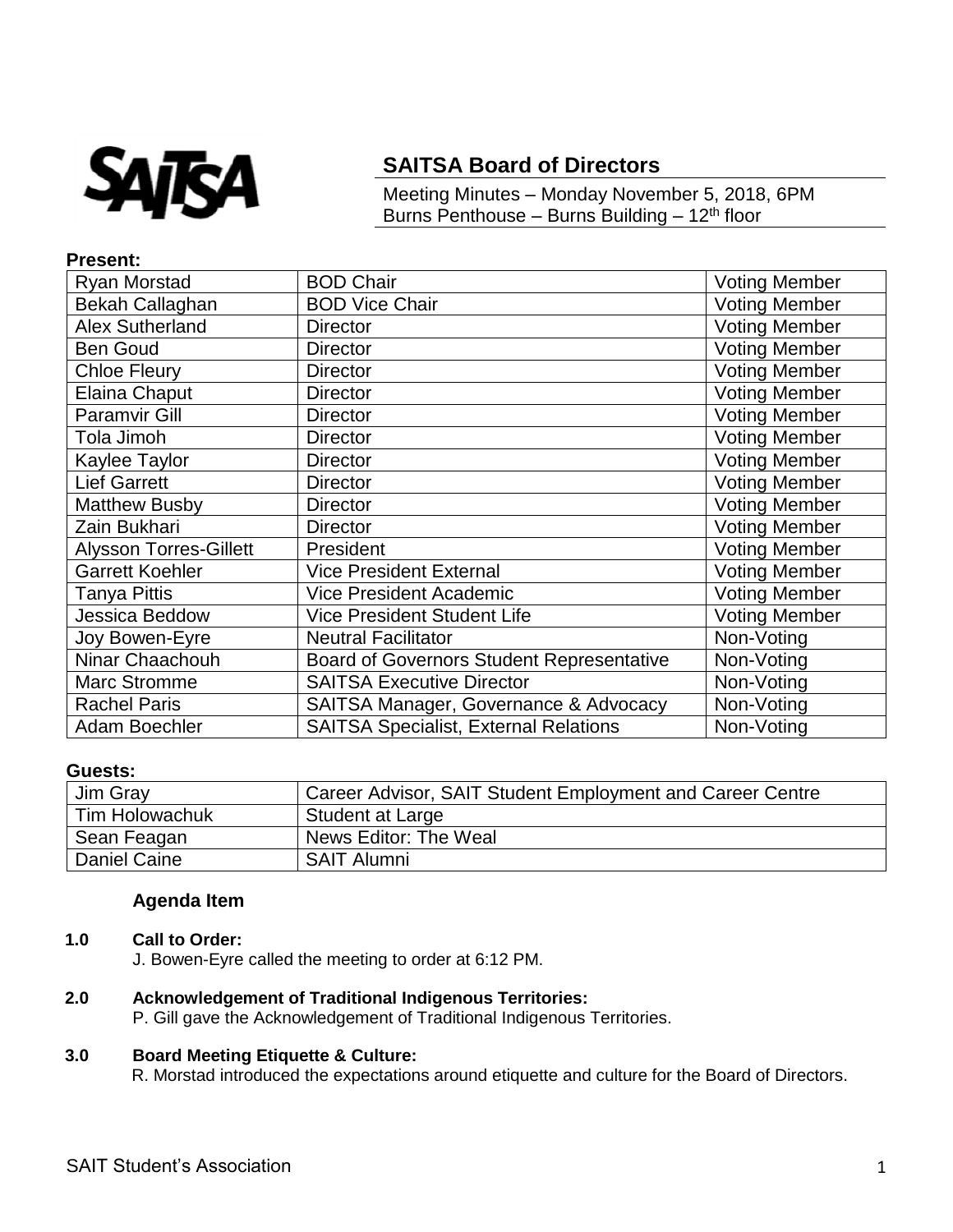## **4.0 Conflict of Interest Check:**

J. Bowen-Eyre reminded the Board of Directors about conflicts of interest.

## **5.0 Approval of the Agenda:**

G. Koehler asks to strike item 12.2 Calgary Olympic Bid Plebiscite.

#### **Motion:**

Move to approve the Agenda as amended.

**E. Chaput / L. Garrett Carried**

## **6.0 Adoption of Minutes:**

#### **6.1 Regular Meeting of the Board from October 15, 2018. Motion:**

Move to approve the Regular Meeting Minutes of the Board from October 15, 2018.

**J. Beddow / L/ Garrett Carried**

## **7.0 Guest Speaker Presentation:**

## **7.1 SAIT Learner Services – Co-Curricular Records.**

J. Gray presented on Co-Curricular Records at SAIT. J. Gray encouraged the Board to setup a "mycareerhub" account to begin the CCR application process, SAITSA Board experience and clubs are eligible. J. Gray also stated that students can suggest an activity for CCR recognition to Learner Services.

#### **8.0 Individual Reports:**

**8.1 President:** Report as submitted.

#### **Motion:**

Move to change the name of the Operational Steering Committee to the Executive Director Review Committee.

#### **A. Torres-Gillett / L. Garrett Carried**

#### **8.2 Vice President Academic:** Report as submitted.

#### **8.3 Vice President External:** Report as submitted.

\* Action item: VP External to report back to the Board on details within Bill 19 at next BOD regular meeting. Report to include how the proposed changes may impact tuition (domestic & international), apprentices, and Student Associations/Unions.

**8.4 Vice President Student Life:** Report as submitted. In addition, the CAB has scheduled the Student Leadership Conference and it will occur January 26, 2019.

**8.5 Board of Governors Student Representative:** N. Chaachouh reported that the Strategic Planning Committee meeting was November 7, 2018. Looking forward, the next BOG Governance Committee meeting is November 27, 2018 and the next Board of Governors meeting is November 28, 2018 followed by the constituent's dinner.

## **9.0 Committee Reports:**

**9.1 Finance Committee:**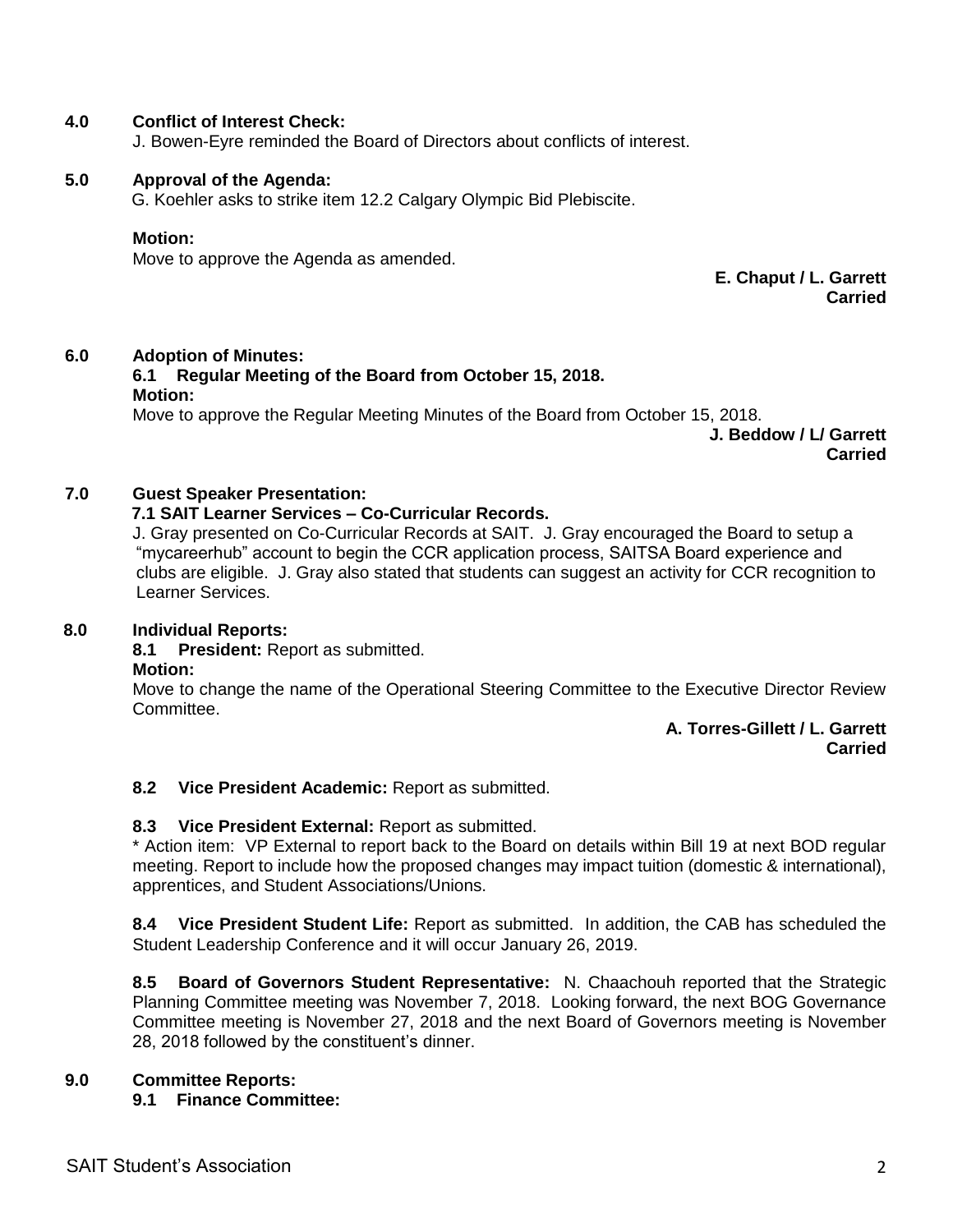A. Torres-Gillett reported that the committee has yet to meet. The next meeting is likely to occur in December.

## **9.2 Governance Committee:**

R. Morstad announces that L. Garrett was elected Vice Chair of the committee. The committee will be reviewing the Governance Road Map developed by WATSON Advisors to determine action steps for the year, first steps are to revise the committees Terms of Reference and develop and review a Board orientation evaluation. R. Morstad reported that from now on he will be using [saitsa.bod.chair@edu.sait.ca](mailto:saitsa.bod.chair@edu.sait.ca) as the main email to communicate with the Board.

## **9.3 Nominations Committee:**

B. Callaghan reports that the Nominations Committee met last week and that M. Busby was elected the Vice Chair. As this is a new committee, the first order of business is to develop a Terms of Reference.

## **9.4 Student Space Expansion and Awareness Committee:**

M. Stromme reported that the committee has not yet met.

## **10.0 Action Items:**

#### **10.1 Email Chair & President for Committee Selection:**

R. Morstad reported that this action item has been completed.

## **10.2 President's consult with SAIT's Smoking Committee:**

A. Torres-Gillett reports that she had emailed the chair of the committee She conveyed that she was hoping that the committee would be able to meet and get up and running in the future. A. Torres-Gillett indicated in her email that the committee should meet again to review the implementation of smoking areas on campus.

## **10.3 Email President Regarding Operational Committee:**

A. Torres-Gillett reported that the committee will now be known as the Executive Director Review Committee. There is a vacancy within this committee due to the change in objective, interested Board members should email the President expressing their interest.

## **11.0 Business Items:**

#### **11.1 Finance Committee Member Ratification:**

#### **Motion:**

Move to ratify R. Morstad, Z. Bukhari, K. Taylor, B. Goud, E. Chaput & J. Samuel to the Finance Committee.

## **A. Torres-Gillett / B. Goud Carried**

## **11.2 Governance Committee Member Ratification:**

#### **Motion:**

Move to ratify L. Garrett, T. Pittis, C. Fleury, A. Torres-Gillett, & A. Sutherland to the Governance Committee.

> **R. Morstad / K. Taylor Carried**

# **11.3 Nominations Committee Member Ratification:**

#### **Motion:**

Move to ratify G. Koehler, P. Gill, J.Beddow, T. Jimoh & M. Busby to the Nominations Committee.